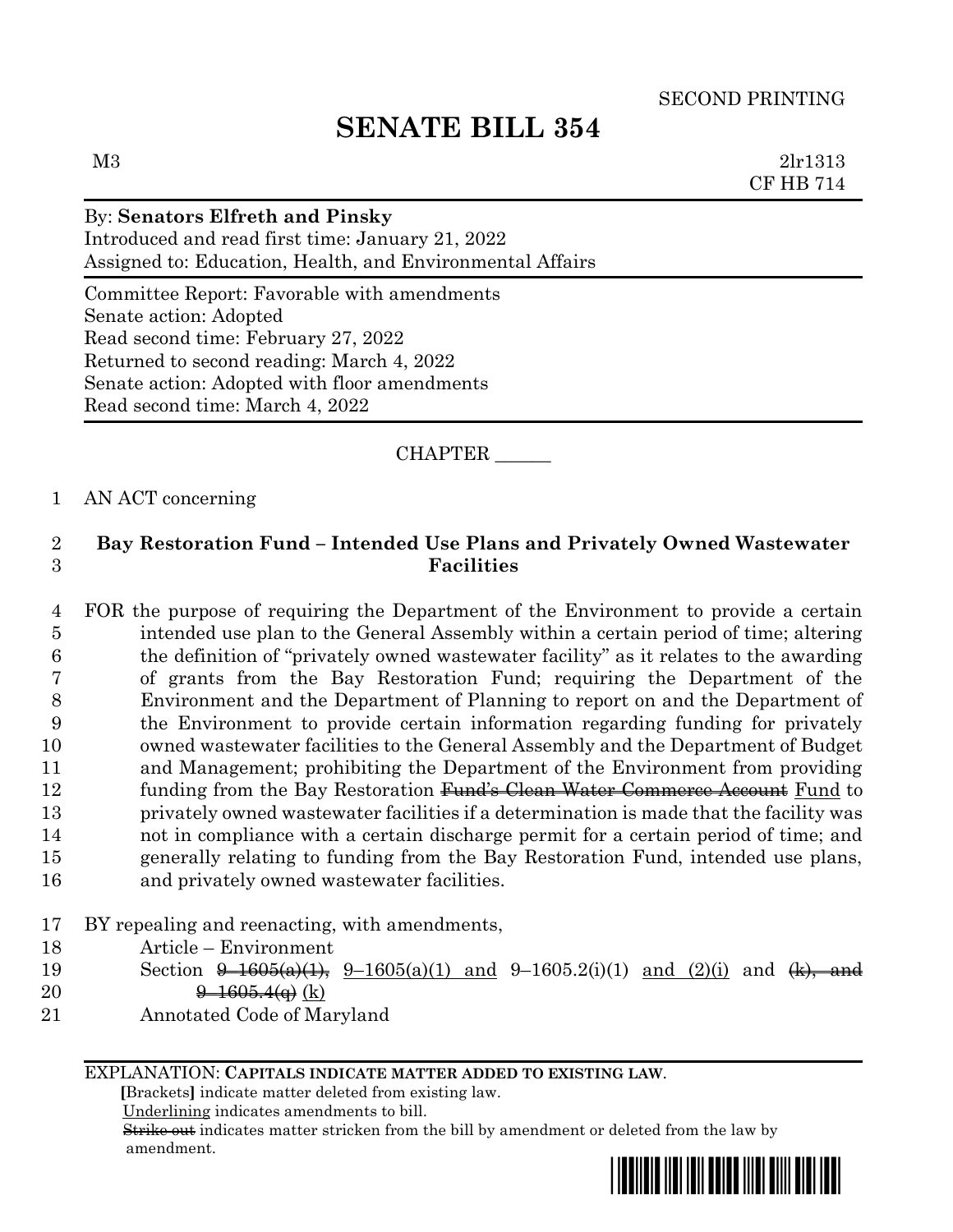|                  | $\overline{2}$<br><b>SENATE BILL 354</b>                                                                    |
|------------------|-------------------------------------------------------------------------------------------------------------|
| 1                | (2014 Replacement Volume and 2021 Supplement)                                                               |
| $\boldsymbol{2}$ | BY adding to                                                                                                |
| 3                | Article – Environment                                                                                       |
| 4                | Section 9–1605(f) and 9–1605.2(i)(12)                                                                       |
| 5                | Annotated Code of Maryland                                                                                  |
| 6                | (2014 Replacement Volume and 2021 Supplement)                                                               |
| 7                | BY repealing and reenacting, without amendments,                                                            |
| 8                | Article – Environment                                                                                       |
| 9                | Section $9 - 1605.2(i)(2)(i)$                                                                               |
| 10               | Annotated Code of Maryland                                                                                  |
| 11               | (2014 Replacement Volume and 2021 Supplement)                                                               |
| 12<br>13         | SECTION 1. BE IT ENACTED BY THE GENERAL ASSEMBLY OF MARYLAND,<br>That the Laws of Maryland read as follows: |
| 14               | <b>Article - Environment</b>                                                                                |
| 15               | $9 - 1605.$                                                                                                 |
| 16               | (I)<br>There is a Maryland Water Quality Revolving Loan Fund.<br>(a)<br>(1)                                 |
| 17               | The Water Quality Fund shall be maintained and administered<br>(II)                                         |
| 18               | by the Administration in accordance with the provisions of this subtitle and such rules or                  |
| 19               | program directives as the Secretary or the Board may from time to time prescribe.                           |
| 20               | THE DEPARTMENT SHALL PROVIDE TO THE GENERAL ASSEMBLY, IN<br>(F)                                             |
| $\rm 21$         | ACCORDANCE WITH § 2-1257 OF THE STATE GOVERNMENT ARTICLE, A COPY OF                                         |
| 22               | EACH INTENDED USE PLAN THAT THE DEPARTMENT SUBMITS TO THE U.S.                                              |
| 23               | ENVIRONMENTAL PROTECTION AGENCY TO REQUEST FEDERAL CAPITALIZATION                                           |
| 24               | GRANTS AND AWARDS IN ACCORDANCE WITH TITLE VI OF THE FEDERAL WATER                                          |
| 25               | POLLUTION CONTROL ACT FOR USE IN THE WATER QUALITY FUND WITHIN 5 DAYS                                       |
| 26               | AFTER THE DEPARTMENT PUBLISHES THE PLAN FOR PUBLIC COMMENT.                                                 |
| $27\,$           | $9 - 1605.2.$                                                                                               |
| 28               | In this subsection the following words have the meanings<br>(i)<br>(i)<br>(1)                               |
| 29               | indicated.                                                                                                  |
| 30               | "Eligible costs" means the additional costs that would be<br>(ii)                                           |
| $31\,$           | attributable to upgrading a wastewater facility to enhanced nutrient removal, as                            |
| $32\,$           | determined by the Department.                                                                               |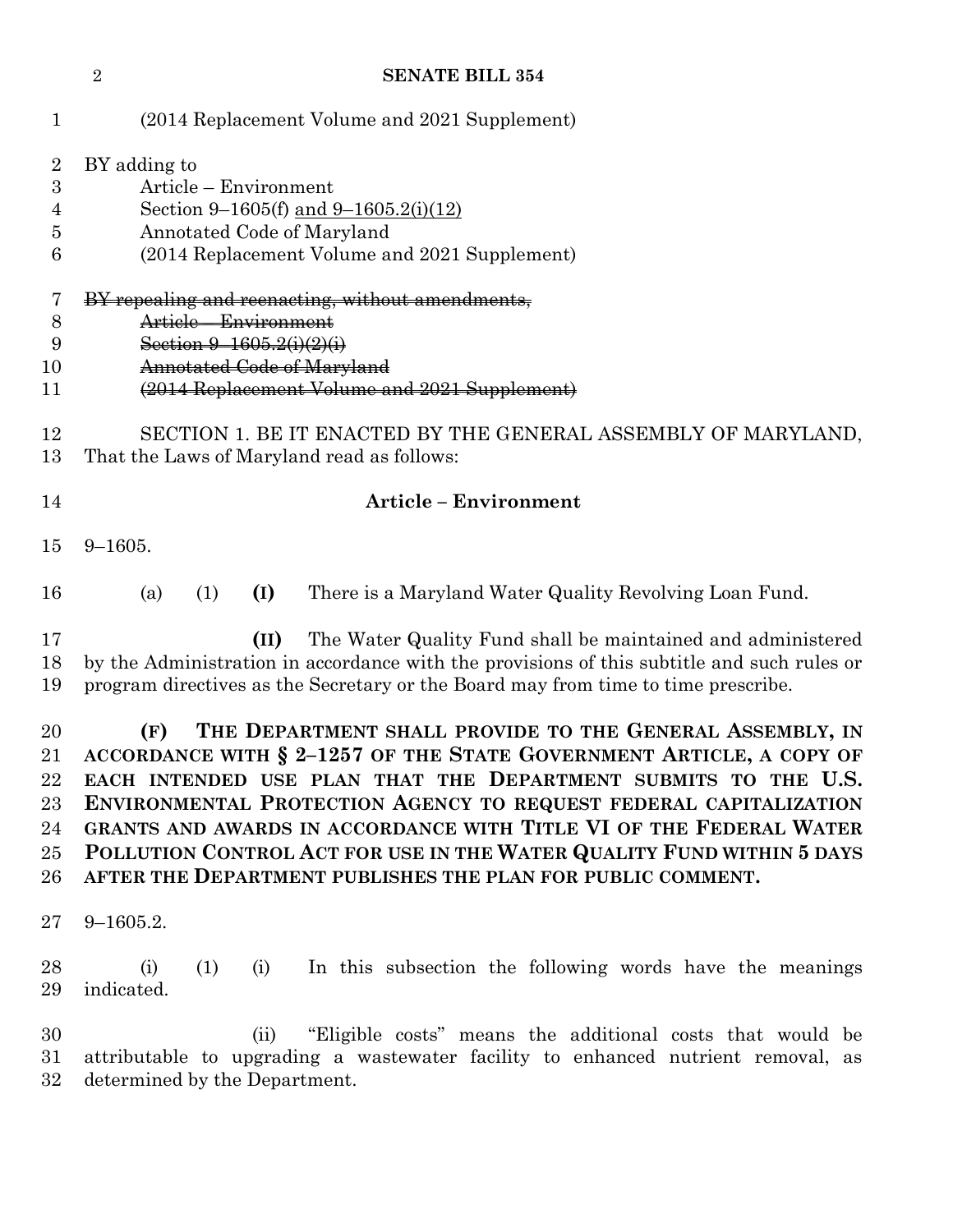#### **SENATE BILL 354** 3

 (iii) "Privately owned wastewater facility" means a wastewater facility that is owned by a private entity **AND PROVIDES WASTEWATER TREATMENT OR DISPOSAL SERVICES TO MULTIPLE RESIDENTIAL DWELLING UNITS**. (iv) "Publicly owned wastewater facility" means a wastewater facility that is owned by this State or a political subdivision, municipal corporation, or other public entity. (2) Funds in the Bay Restoration Fund shall be used only: (i) 1. To award grants for up to 100% of eligible costs of projects relating to planning, design, construction, and upgrade of a publicly owned wastewater facility for flows up to the design capacity of the wastewater facility, as approved by the Department, to achieve enhanced nutrient removal in accordance with paragraph (3) of this subsection; and 2. To **SUBJECT TO PARAGRAPH (12) OF THIS SUBSECTION, TO** award grants for up to 50% of eligible costs of projects relating to planning, design, construction, and upgrade of a privately owned wastewater facility for flows up to the design capacity of the wastewater facility, as approved by the Department, to achieve enhanced nutrient removal in accordance with paragraph (3) of this subsection; **(12) (I) EXCEPT AS PROVIDED IN SUBPARAGRAPH (II) OF THIS PARAGRAPH, THE DEPARTMENT MAY NOT PROVIDE FUNDING UNDER THIS SECTION TO THE OWNER OF A PRIVATELY OWNED WASTEWATER FACILITY IF THE DEPARTMENT OR THE U.S. ENVIRONMENTAL PROTECTION AGENCY HAS DETERMINED IN THE 2 YEARS IMMEDIATELY PRECEDING THE DATE ON WHICH THE OWNER APPLIED FOR FUNDING UNDER THIS SECTION THAT THE FACILITY DID NOT COMPLY WITH A DISCHARGE PERMIT ISSUED BY THE DEPARTMENT UNDER THIS TITLE. (II) THE DEPARTMENT MAY PROVIDE FUNDING UNDER THIS SECTION TO THE OWNER OF A PRIVATELY OWNED WASTEWATER FACILITY THAT WOULD NOT BE ELIGIBLE FOR FUNDING UNDER SUBPARAGRAPH (I) OF THIS PARAGRAPH IF THE: 1. THE DEPARTMENT DETERMINES, BASED ON PROOF SUBMITTED BY THE OWNER OF THE FACILITY WHEN APPLYING FOR FUNDING UNDER THIS SECTION, THAT: 1. A. THE OWNER OF THE FACILITY LACKS THE FINANCIAL CAPACITY TO PURCHASE OR UPGRADE A WASTEWATER TREATMENT SYSTEM THAT WOULD BRING THE FACILITY INTO COMPLIANCE WITH THE DISCHARGE PERMIT ISSUED BY THE DEPARTMENT;**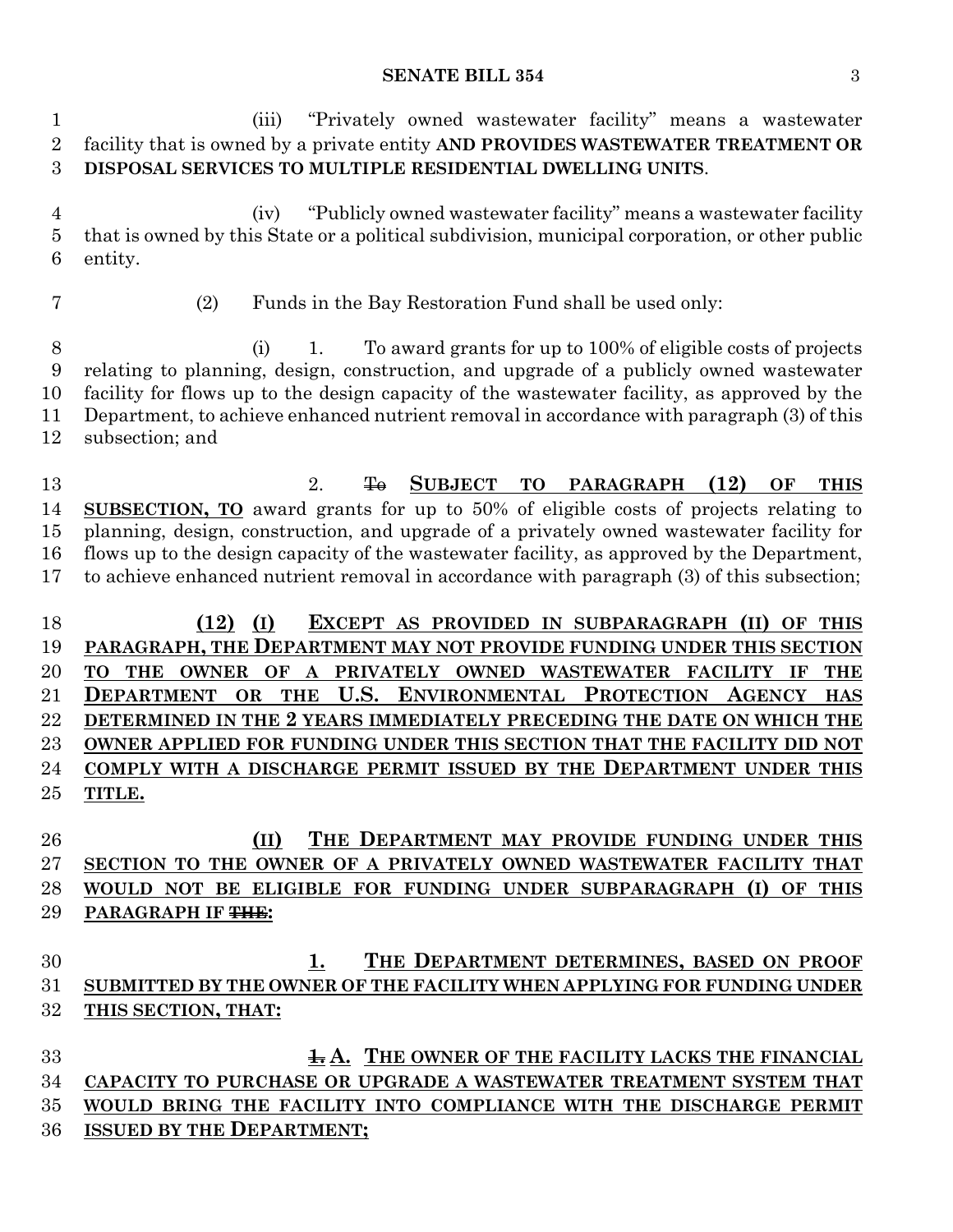|                | <b>SENATE BILL 354</b><br>$\overline{4}$                                                                                                                               |
|----------------|------------------------------------------------------------------------------------------------------------------------------------------------------------------------|
| 1              | $\frac{2}{25}$ B. THE FACILITY<br>IS<br><b>INDEPENDENTLY</b><br><b>OWNED</b><br><b>AND</b>                                                                             |
| $\overline{2}$ | <b>OPERATED; AND</b>                                                                                                                                                   |
| 3              |                                                                                                                                                                        |
| 4              | <del>3.</del> C. THE OWNER OF THE FACILITY IS NOT A SUBSIDIARY<br>OF ANOTHER BUSINESS; OR                                                                              |
|                |                                                                                                                                                                        |
| $\overline{5}$ | 2.<br>THE PROJECT FOR THE PRIVATELY OWNED<br>А.                                                                                                                        |
| 6              | WASTEWATER FACILITY HAS RECEIVED FUNDING FROM THE BAY RESTORATION                                                                                                      |
| 7              | FUND UNDER THIS SUBSECTION IN THE FISCAL YEAR 2023 CAPITAL BUDGET OR ANY                                                                                               |
| 8              | PRECEDING FISCAL YEAR; AND                                                                                                                                             |
| 9              | В.<br>THE FUNDING IS PROVIDED FOR A PERCENT<br>OF                                                                                                                      |
| 10             | ELIGIBLE COSTS OF THE PROJECT THAT DOES NOT EXCEED THE PERCENT OF                                                                                                      |
| 11             | ELIGIBLE COSTS OF THE PROJECT PROVIDED IN THE FISCAL YEAR 2023 CAPITAL                                                                                                 |
| 12             | BUDGET OR ANY PRECEDING FISCAL YEAR.                                                                                                                                   |
| 13             | THE DEPARTMENT SHALL INCLUDE WITH ITS ANNUAL<br>(III)<br>1.                                                                                                            |
| 14             | OPERATING BUDGET PROPOSAL SUBMITTED TO THE DEPARTMENT OF BUDGET AND                                                                                                    |
| 15             | MANAGEMENT A LIST OF EACH FACILITY TO WHICH THE DEPARTMENT PROVIDED                                                                                                    |
| 16             | SUBPARAGRAPH<br>H<br>(II)1<br><b>THIS</b><br><b>FUNDING</b><br><b>UNDER</b><br>OF<br>PARAGRAPH<br>IN<br><b>THE</b>                                                     |
| 17             | IMMEDIATELY PRECEDING 12 MONTHS AND THE REASONS FOR PROVIDING THE                                                                                                      |
| 18             | FUNDING.                                                                                                                                                               |
| 19             | IF THE DEPARTMENT PROVIDES THE LIST UNDER<br>2.                                                                                                                        |
| 20             | SUBSUBPARAGRAPH 1 OF THIS SUBPARAGRAPH TO THE DEPARTMENT OF BUDGET                                                                                                     |
| 21             | AND MANAGEMENT, THE DEPARTMENT SHALL IMMEDIATELY PROVIDE THE LIST TO                                                                                                   |
| 22             | $\delta$<br>$2 - 1257$<br><b>STATE</b><br>GENERAL ASSEMBLY IN ACCORDANCE WITH<br>OF<br><b>THE</b><br><b>THE</b>                                                        |
| 23             | <b>GOVERNMENT ARTICLE.</b>                                                                                                                                             |
| 24             | FURTHER ENACTED, That the Laws of Maryland read                                                                                                                        |
| 25             | <del>as follows:</del>                                                                                                                                                 |
|                |                                                                                                                                                                        |
| 26             | <del>-Environment</del><br><del>Article -</del>                                                                                                                        |
| $27\,$         | 1605 Y                                                                                                                                                                 |
| 28             |                                                                                                                                                                        |
| 29             | (k)<br>[Beginning January 1, 2009, and every year thereafter,] <b>EACH YEAR</b><br>(1)<br>the Department and the Department of Planning shall jointly report on [the]: |
| 30             | (I)<br><b>THE</b> impact that a wastewater treatment facility that was                                                                                                 |
| 31             | upgraded to enhanced nutrient removal during the calendar year before the previous                                                                                     |
| 32             | calendar year with funds from the Bay Restoration Fund had on growth within the                                                                                        |

municipality or county in which the wastewater treatment facility is located**; AND**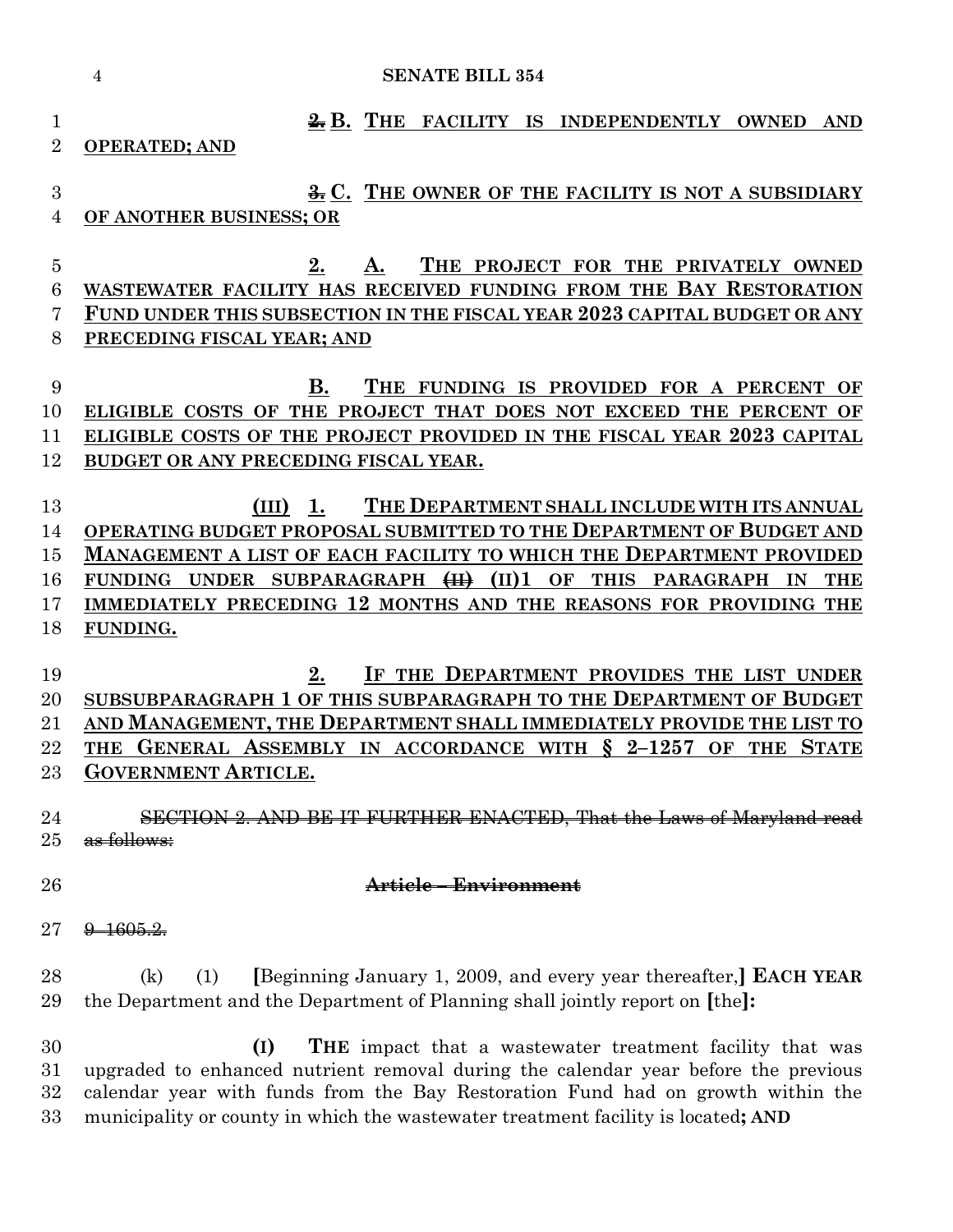### **SENATE BILL 354** 5

| $\mathbf{1}$   | (II)<br>EACH PRIVATELY OWNED WASTEWATER FACILITY TO                                                                                                                                   |
|----------------|---------------------------------------------------------------------------------------------------------------------------------------------------------------------------------------|
| $\overline{2}$ | WHICH THE DEPARTMENT PROVIDED FUNDING UNDER $\frac{69-1605.4(Q)(3)(\text{H})}{9F}$ This                                                                                               |
| 3              | SUBTITLE SUBSECTION $(I)(12)$ OF THIS SECTION IN THE IMMEDIATELY PRECEDING                                                                                                            |
| 4              | 12 MONTHS AND THE REASONS FOR PROVIDING THE FUNDING.                                                                                                                                  |
|                |                                                                                                                                                                                       |
| $\overline{5}$ | In preparing the report required under paragraph (1) of this<br>(2)<br>(i)                                                                                                            |
| 6              | subsection, the Department of the Environment and the Department of Planning shall:                                                                                                   |
|                |                                                                                                                                                                                       |
| $\overline{7}$ | 1.                                                                                                                                                                                    |
|                | Include the number of permits issued for residential and                                                                                                                              |
| 8              | commercial development to be served by the upgraded wastewater treatment facility; and                                                                                                |
|                |                                                                                                                                                                                       |
| 9              | Determine what other appropriate information is to be<br>2.                                                                                                                           |
| 10             | included in the report.                                                                                                                                                               |
|                |                                                                                                                                                                                       |
| 11             | In determining the information that should be included in the<br>(ii)                                                                                                                 |
| 12             | report under subparagraph (i) of this paragraph, the Department of the Environment and                                                                                                |
| 13             | the Department of Planning shall act:                                                                                                                                                 |
|                |                                                                                                                                                                                       |
| 14             | 1.<br>In consultation with the Bay Restoration Fund Advisory                                                                                                                          |
| 15             | Committee; and                                                                                                                                                                        |
|                |                                                                                                                                                                                       |
| 16             | 2.<br>With the assistance of the municipality and county in                                                                                                                           |
| 17             | which an upgraded wastewater treatment facility is located.                                                                                                                           |
|                |                                                                                                                                                                                       |
|                |                                                                                                                                                                                       |
| 18             | The Department and the Department of Planning shall submit the<br>(3)                                                                                                                 |
| 19             |                                                                                                                                                                                       |
|                | report required under paragraph (1) of this subsection to the President of the Senate, the                                                                                            |
| 20             | Speaker of the House, the Senate Budget and Taxation Committee, the Senate Education,                                                                                                 |
| 21             | Health, and Environmental Affairs Committee, the House Appropriations Committee, the                                                                                                  |
| 22             | House Environment and Transportation Committee, and the Governor, in accordance with                                                                                                  |
| 23             | § 2-1257 of the State Government Article.                                                                                                                                             |
|                |                                                                                                                                                                                       |
| 24             | $9 - 1605.4$                                                                                                                                                                          |
|                |                                                                                                                                                                                       |
| $25\,$         | Subject to subparagraph (ii) of this paragraph, a project or<br>$\leftrightarrow$<br>$\left( \frac{1}{1} \right)$<br>$\Theta$                                                         |
| $26\,$         | practice that is partially financed with another source of State funds may be funded under                                                                                            |
| $27\,$         | this section.                                                                                                                                                                         |
|                |                                                                                                                                                                                       |
| 28             | Funding provided to a project or practice under this subsection<br>$\overline{a}$                                                                                                     |
| 29             | shall be prorated to cover only the portion of the environmental benefit not funded by                                                                                                |
| 30             | another State source.                                                                                                                                                                 |
|                |                                                                                                                                                                                       |
| $31\,$         | An environmental outcome that is funded entirely with public<br>$\left(\frac{2}{2}\right)$<br>$\Theta$                                                                                |
| $32\,$         | funds is not eligible to be purchased with funds from the Account.                                                                                                                    |
|                |                                                                                                                                                                                       |
| 33<br>34       | If an environmental outcome is partially funded with public<br>$\overline{(\mathbf{H})}$<br>funds and is verified under subsection (I) of this section, funds from the Account may be |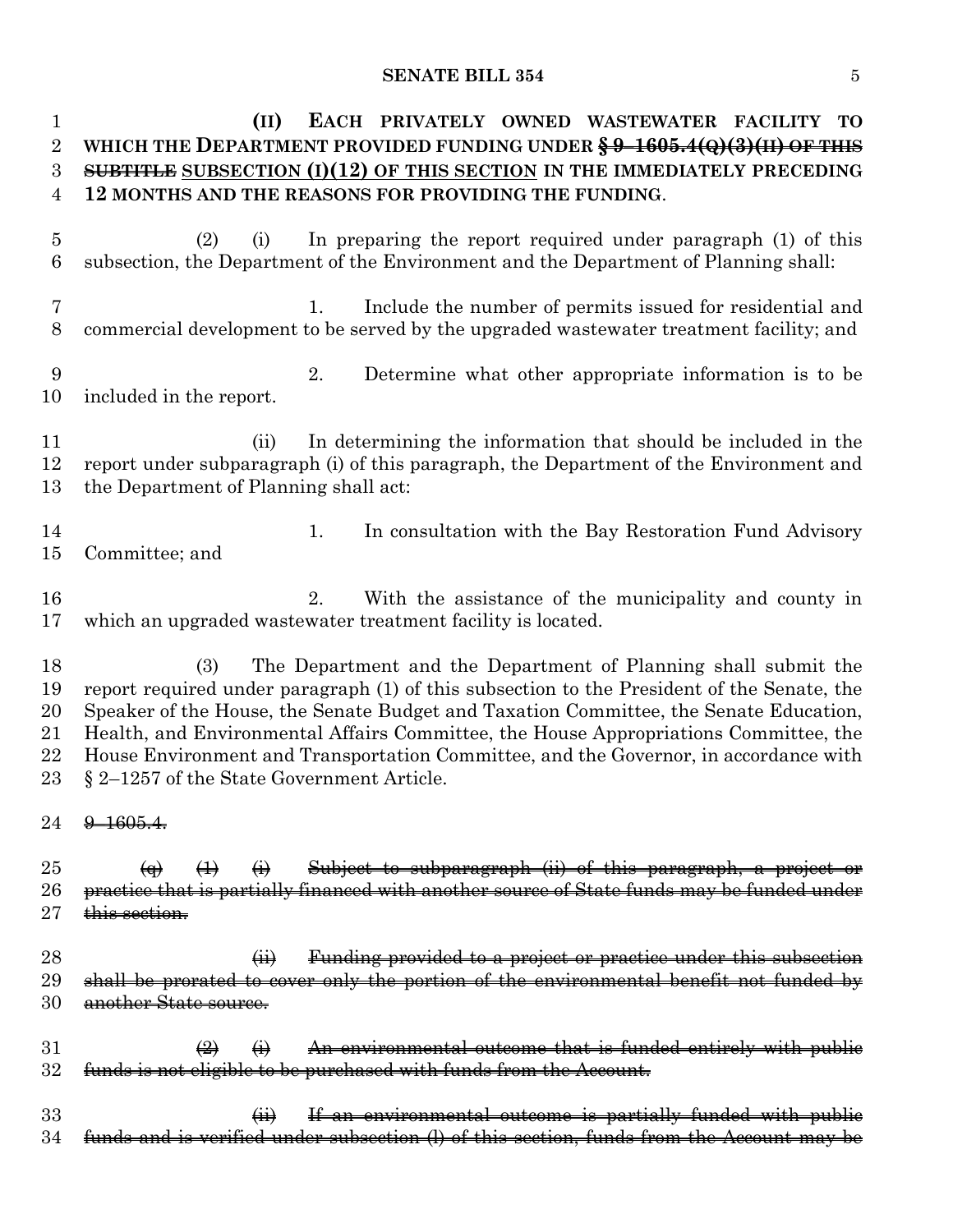used to purchase the remaining portion of the environmental outcome that is not funded

**(3) (I) EXCEPT AS PROVIDED IN SUBPARAGRAPH (II) OF THIS**

2 with public funds.

| $\overline{4}$  | PARAGRAPH, THE DEPARTMENT MAY NOT PROVIDE FUNDING UNDER THIS SECTION                            |
|-----------------|-------------------------------------------------------------------------------------------------|
| 5               | TO THE OWNER OF A PRIVATELY OWNED WASTEWATER FACILITY, AS DEFINED IN §                          |
| 6               | 9-1605.2(I) OF THIS SUBTITLE, IF THE DEPARTMENT OR THE U.S. ENVIRONMENTAL                       |
| 7               | <b>PROTECTION AGENCY HAS DETERMINED IN THE 2 YEARS IMMEDIATELY PRECEDING</b>                    |
| 8               | THE DATE ON WHICH THE OWNER OF THE FACILITY SUBMITTED A FUNDING                                 |
| 9               | PROPOSAL UNDER THIS SECTION THAT THE FACILITY DID NOT COMPLY WITH A                             |
| 10              | <b>DISCHARGE PERMIT ISSUED BY THE DEPARTMENT UNDER THIS TITLE.</b>                              |
| 11              | THE DEPARTMENT MAY PROVIDE FUNDING UNDER THIS<br>H                                              |
| 12              | SECTION TO THE OWNER OF A PRIVATELY OWNED WASTEWATER FACILITY THAT                              |
| 13              | WOULD NOT BE ELIGIBLE FOR FUNDING UNDER SUBPARAGRAPH (I) OF THIS                                |
| 14              | PARAGRAPH IF THE DEPARTMENT DETERMINES, BASED ON PROOF SUBMITTED BY                             |
| 15              | THE OWNER OF THE FACILITY WHEN SUBMITTING A FUNDING PROPOSAL UNDER                              |
| 16              | <b>THIS SECTION, THAT:</b>                                                                      |
| 17              | <b>THE OWNER OF THE FACILITY LACKS THE FINANCIAL</b><br>$\ddagger$                              |
| 18              | <b>CAPACITY TO PURCHASE OR UPGRADE A WASTEWATER TREATMENT SYSTEM THAT</b>                       |
| 19              | WOULD BRING THE FACILITY INTO COMPLIANCE WITH THE DISCHARGE PERMIT                              |
| 20              | <b>ISSUED BY THE DEPARTMENT;</b>                                                                |
| $\overline{21}$ | $\frac{9}{2}$<br>THE FACILITY IS INDEPENDENTLY OWNED AND                                        |
| 22              | OPERATED; AND                                                                                   |
| 23              | THE OWNER OF THE FACILITY IS NOT A SUBSIDIARY<br>$\frac{2}{\sigma}$                             |
| 24              | OF ANOTHER BUSINESS.                                                                            |
|                 |                                                                                                 |
| $25\,$          | <b>THE DEPARTMENT SHALL INCLUDE WITH ITS ANNUAL</b><br>$\left(\frac{1}{2} + \frac{1}{2}\right)$ |
| 26<br>$27\,$    | OPERATING BUDGET PROPOSAL SUBMITTED TO THE DEPARTMENT OF BUDGET AND                             |
|                 | <b>MANAGEMENT A LIST OF EACH FACILITY TO WHICH THE DEPARTMENT PROVIDED</b>                      |
| 28              | FUNDING UNDER SUBPARAGRAPH (II) OF THIS PARAGRAPH IN THE IMMEDIATELY                            |
| 29              | PRECEDING 12 MONTHS AND THE REASONS FOR PROVIDING THE FUNDING.                                  |
| 30              | IF THE DEPARTMENT PROVIDES THE LIST UNDER<br>2                                                  |
| 31              | SUBSUBPARAGRAPH 1 OF THIS SUBPARAGRAPH TO THE DEPARTMENT OF BUDGET                              |
| 32              | AND MANAGEMENT, THE DEPARTMENT SHALL IMMEDIATELY PROVIDE THE LIST TO                            |
| 33              | THE GENERAL ASSEMBLY IN ACCORDANCE WITH § 2-1257 OF THE STATE                                   |
| 34              | <b>GOVERNMENT ARTICLE.</b>                                                                      |
|                 |                                                                                                 |

35 SECTION <del>3.</del> 2. AND BE IT FURTHER ENACTED, That this Act shall take effect July 1, 2022. Section 2 of this Act shall remain effective until the taking effect of the